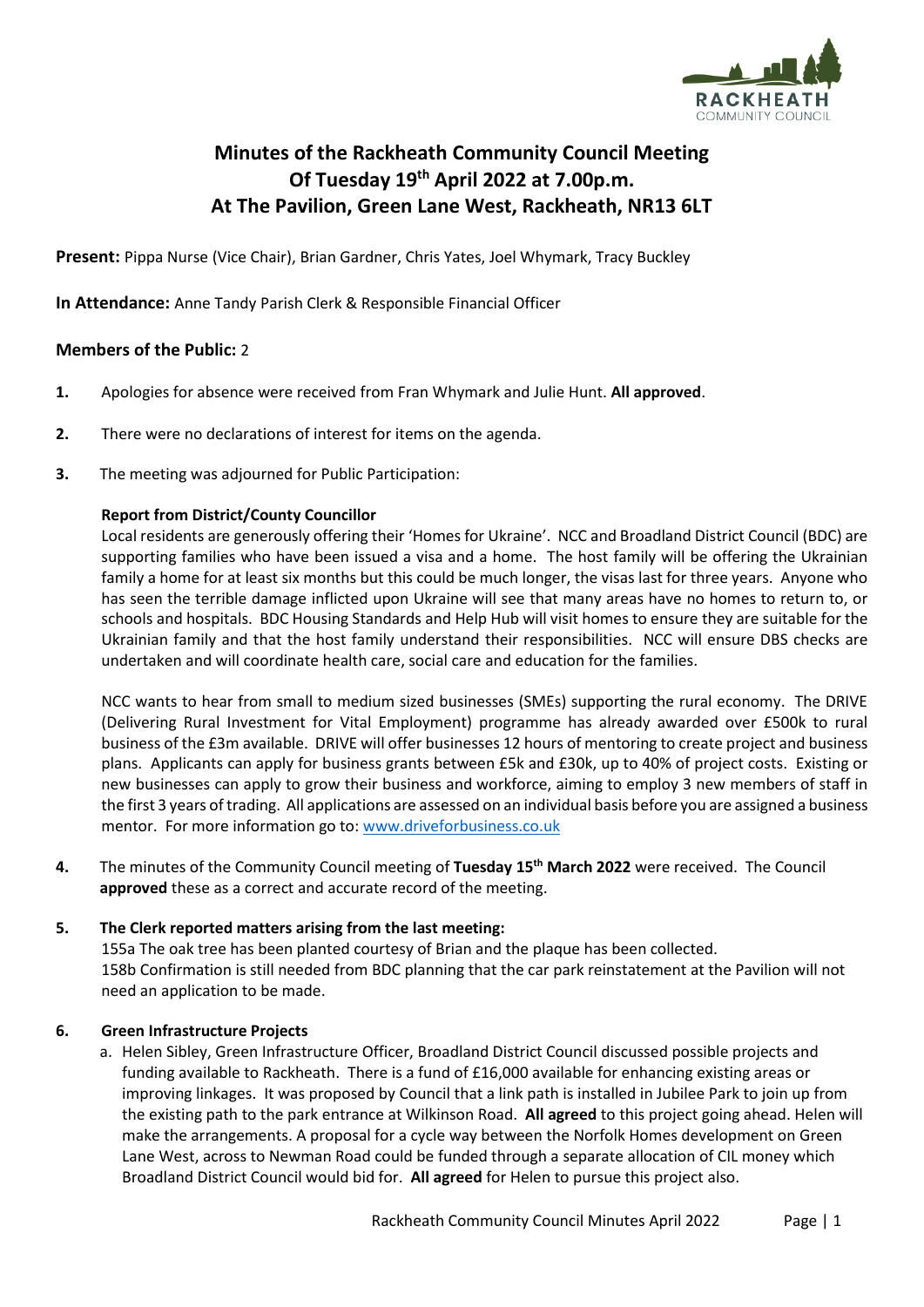**7.** The location for the Covid Plaque, presented to the village was proposed for the village sign outside Holy Trinity Church. **All agreed**.

# **8. HRH Platinum Jubilee Plans update**

An update on the actions for this event was provided and a list of outstanding tasks is to be sent to the lead organiser Paula Lowe.

# **9. Planning Applications:**

# a. 202220473

Description: Variation of condition 2 of 20191590 to allow for removal of partial hip and omit render to gables for cement fibre cladding (white)

Location: 55 Salhouse Road, Rackheath, NR13 6PD

Application Type: Removal/Variation of a condition (S73)

Comments: No objections.

b. 20220515

Description: Erection of 2 No dwellings Location: Old School Playing field, Green Lane West, Rackheath, NR13 6LU Application Type: Full Planning Comments: No objections.

- c. Open Space Management on new developments and in particular Mahoney Green was discussed with regard to the Council taking over responsibility for open spaces and providing grass cutting, waste bins and play equipment. It was proposed that all new developments are to be on by this Council going forward, starting with the Mahoney Green and GT16 sites. Existing developments to be tendered for, by the Council, at the appropriate time. **All agreed**.
- d. A new date to meet with Taylor Wimpey to discuss the Rackheath Masterplan was agreed as Tuesday 24 May at 7.00pm. The Clerk to arrange this.

# **10. The Pavilion and Stracey Playing Field**

- c. It was proposed that in light of information from Wroxham Youth Football Club regarding the number of training sessions taking place in Rackheath, the fees be amended up to the end of the 2021/22 season. **All agreed.**
- d. The increase of £3.36 +VAT per week in the cleaning costs due to the increase in Living Wage and fuel costs was **agreed**.
- e. The option of offering exclusive use of the Pavilion to any regular hirers who request it was considered. It was proposed that as a community facility all groups and hirers are welcome to run classes and the matter of not offering exclusivity would be written into the Terms and Conditions.

#### **11. November Fireworks Event**

a. It was resolved that this will not go ahead in 2022 as there are insufficient members on the Council to make it viable to organise another event at this time. **All agreed**.

#### **12. Accounts**

- a. The payments for April 2022 were **approved** (appendix 1)
- b. The monthly bank reconciliation to 31st March 2022 was **noted**.
- c. The receipts for March 2022 were **noted**.
- d. To note the cost of £30.00 inc to repair a roof leak at the Old Dr's Surgery **was noted**.
- e. To note the cost of £54.50 inc to repair the outside tap at the Pavilion **was noted**.
- f. To note the cost of £65.00 inc to repair the main door restrainer at the Pavilion **was noted**.

#### **13. Policy Review**

a. The Safeguarding Policy was reviewed. There were no changes at this time. **All approved.**

#### **14. To receive correspondence and agree response (if any)**

➢ Email from Anglian Water outlining work to install new infrastructure along the NDR through Rackheath.

Rackheath Community Council Minutes April 2022 Page | 2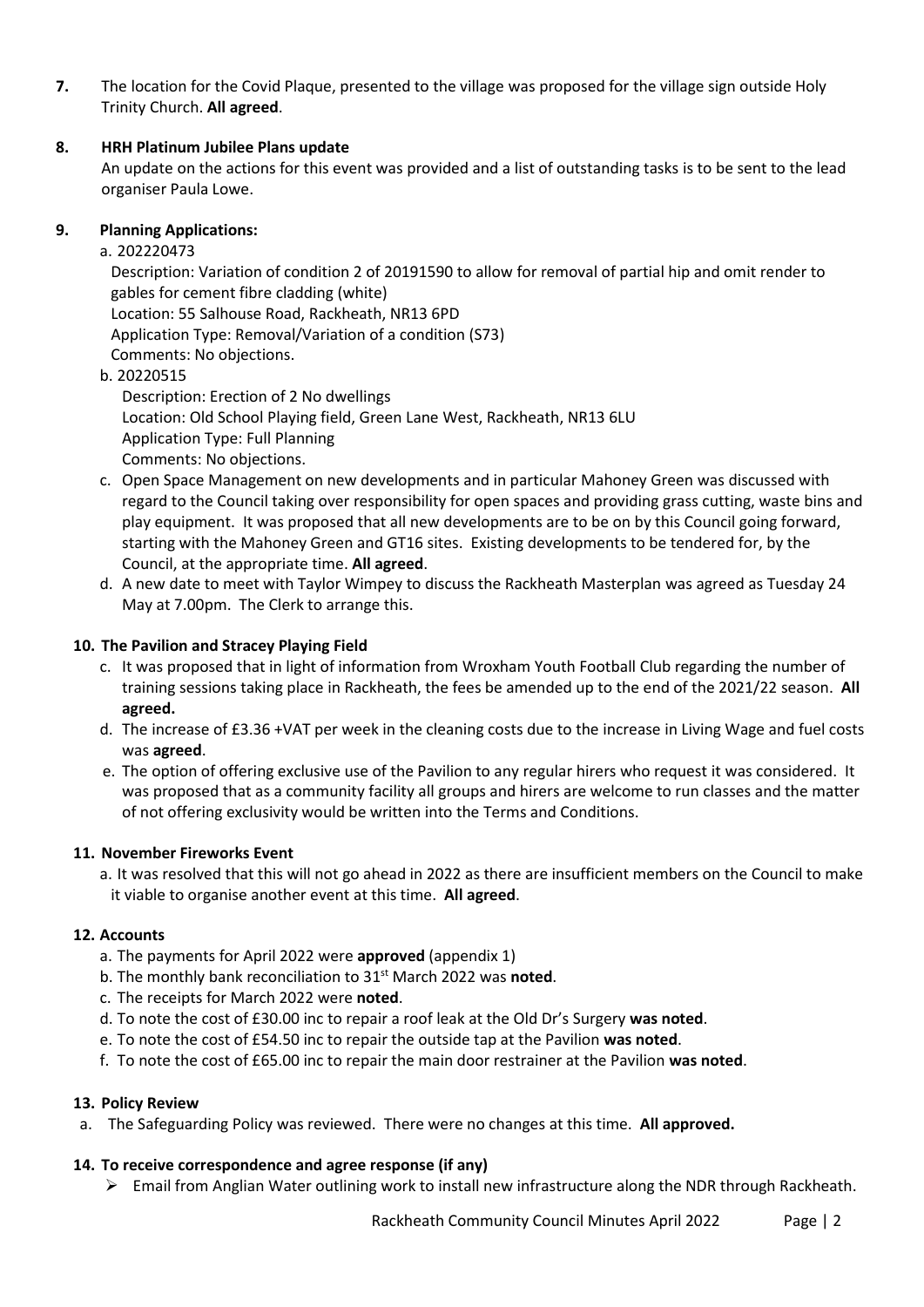- ➢ Email from Norfolk Police: Invite to the next virtual Priority Setting Meeting for Wroxham, Rackheath & Salhouse.
- ➢ Email from Broadland District Council giving details of the: Love Local, Spend Local campaign
- ➢ Email from Broadland District Council inviting attendance at the next 3 Town and Parish Council Forums on 11th May 2022, 10th June 2022 and 11th July 2022
- ➢ Email from Norfolk ALC inviting attendance at the next meeting with the Police and Crime Commissioner on 20th April 2022.
- ➢ Email from Norfolk Police: The PCC's new Police, Crime and Community Safety Plan

# **15. Items for publication/media and items for the next Annual Community Council meeting on Tuesday 10 th May 2022**

- Jubilee update
- Green Infrastructure
- GT16 Masterplan
- Open Space Management

The Meeting concluded at 20.43